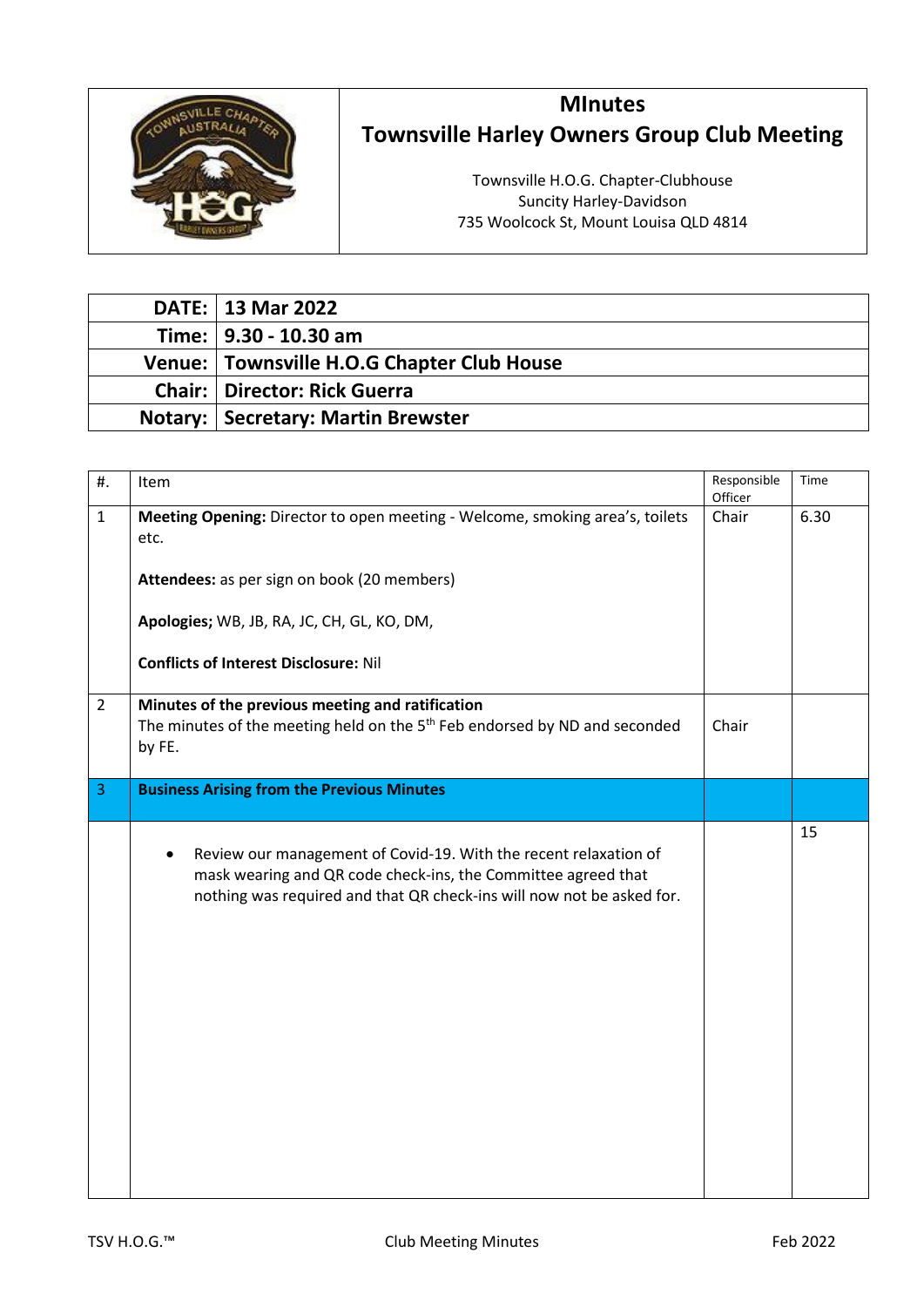| $\overline{a}$ | <b>Treasurers Report</b>                                        |                                                                                                                                  |                |  |           |    |
|----------------|-----------------------------------------------------------------|----------------------------------------------------------------------------------------------------------------------------------|----------------|--|-----------|----|
|                |                                                                 | <b>Account Summary</b>                                                                                                           |                |  | <b>FE</b> | 10 |
|                |                                                                 |                                                                                                                                  |                |  |           |    |
|                |                                                                 | 28 February Balances<br><b>Account</b>                                                                                           |                |  |           |    |
|                |                                                                 |                                                                                                                                  | <b>Balance</b> |  |           |    |
|                |                                                                 | <b>THOR</b>                                                                                                                      | \$7,435.36     |  |           |    |
|                |                                                                 | <b>CARD</b>                                                                                                                      | \$306.70       |  |           |    |
|                |                                                                 | <b>HOG</b>                                                                                                                       | \$8,519.00     |  |           |    |
|                |                                                                 | <b>TOTAL 28/02</b>                                                                                                               | \$16,261.06    |  |           |    |
|                |                                                                 | <b>TOTAL 31/01</b>                                                                                                               | \$14,072.58    |  |           |    |
|                |                                                                 | <b>INCREASE</b>                                                                                                                  | \$2,188.48     |  |           |    |
|                |                                                                 |                                                                                                                                  |                |  |           |    |
| 5              | <b>General/New Business</b>                                     |                                                                                                                                  |                |  |           |    |
|                |                                                                 |                                                                                                                                  |                |  |           |    |
|                | <b>Director</b>                                                 |                                                                                                                                  |                |  | <b>RG</b> | 30 |
|                |                                                                 | Our Director discussed our planning for the 30 <sup>th</sup> Anniversary<br>Chapter Challenge on 30 Apr to 2 May. We looking for |                |  |           |    |
|                |                                                                 | volunteers to help out with a number or roles.                                                                                   |                |  |           |    |
|                |                                                                 | Commerative T-shirts and Patchs will also be produced for the                                                                    |                |  |           |    |
|                |                                                                 | event.<br>We will also be producing a 30 <sup>th</sup> Anniversary Year Book after                                               |                |  |           |    |
|                |                                                                 | our CC.                                                                                                                          |                |  |           |    |
|                |                                                                 | MB to contact options for catering. Sat & Sun dinners                                                                            |                |  |           |    |
|                |                                                                 | MB to arrange fire wood.                                                                                                         |                |  |           |    |
|                |                                                                 | MB to send out email to members for volunteers & donations                                                                       |                |  |           |    |
|                |                                                                 | for CC.                                                                                                                          |                |  |           |    |
|                | <b>Secretary</b>                                                |                                                                                                                                  |                |  |           |    |
|                |                                                                 | HOG Tales content – if any members would like to contribute,                                                                     |                |  | MB        |    |
|                |                                                                 | your dissertation is required by the 28 <sup>th</sup> of each month.                                                             |                |  |           |    |
|                |                                                                 | The Feb H.O.G. <sup>™</sup> Tales will be out this week.                                                                         |                |  |           |    |
|                | <b>Activities</b>                                               |                                                                                                                                  |                |  |           |    |
|                | GL has noted that he has 15 riders for Darwin. Kev Bullock also |                                                                                                                                  |                |  | GL        |    |
|                |                                                                 | going.                                                                                                                           |                |  |           |    |
|                |                                                                 | GL has suggested a Cardwell overnight ride in the second half<br>of the year.                                                    |                |  |           |    |
|                | ٠                                                               | Just a reminder we are asking for each of our members to                                                                         |                |  |           |    |
|                |                                                                 | volunteer for at least 1 x Saturday BBQ per year and a big                                                                       |                |  |           |    |
|                |                                                                 | thanks to those who have already offered their services.                                                                         |                |  |           |    |
|                | ٠                                                               | MB to send out email about Rockynats to get who is going.                                                                        |                |  |           |    |
|                | <b>Head Road Captain</b>                                        |                                                                                                                                  |                |  |           |    |
|                |                                                                 | HRC 2022 Ride Schedule remains unchanged.                                                                                        |                |  | <b>RB</b> |    |
|                |                                                                 | Members to be asked for their ideas on ride destinations.                                                                        |                |  |           |    |
|                |                                                                 |                                                                                                                                  |                |  |           |    |
|                | <b>LOH</b>                                                      | Updated - Trivia night now after the Jun club meeting.                                                                           |                |  | JB        |    |
|                | ٠                                                               | Kirwan Sports Barefoot bowls on Fridays to be looked at                                                                          |                |  |           |    |